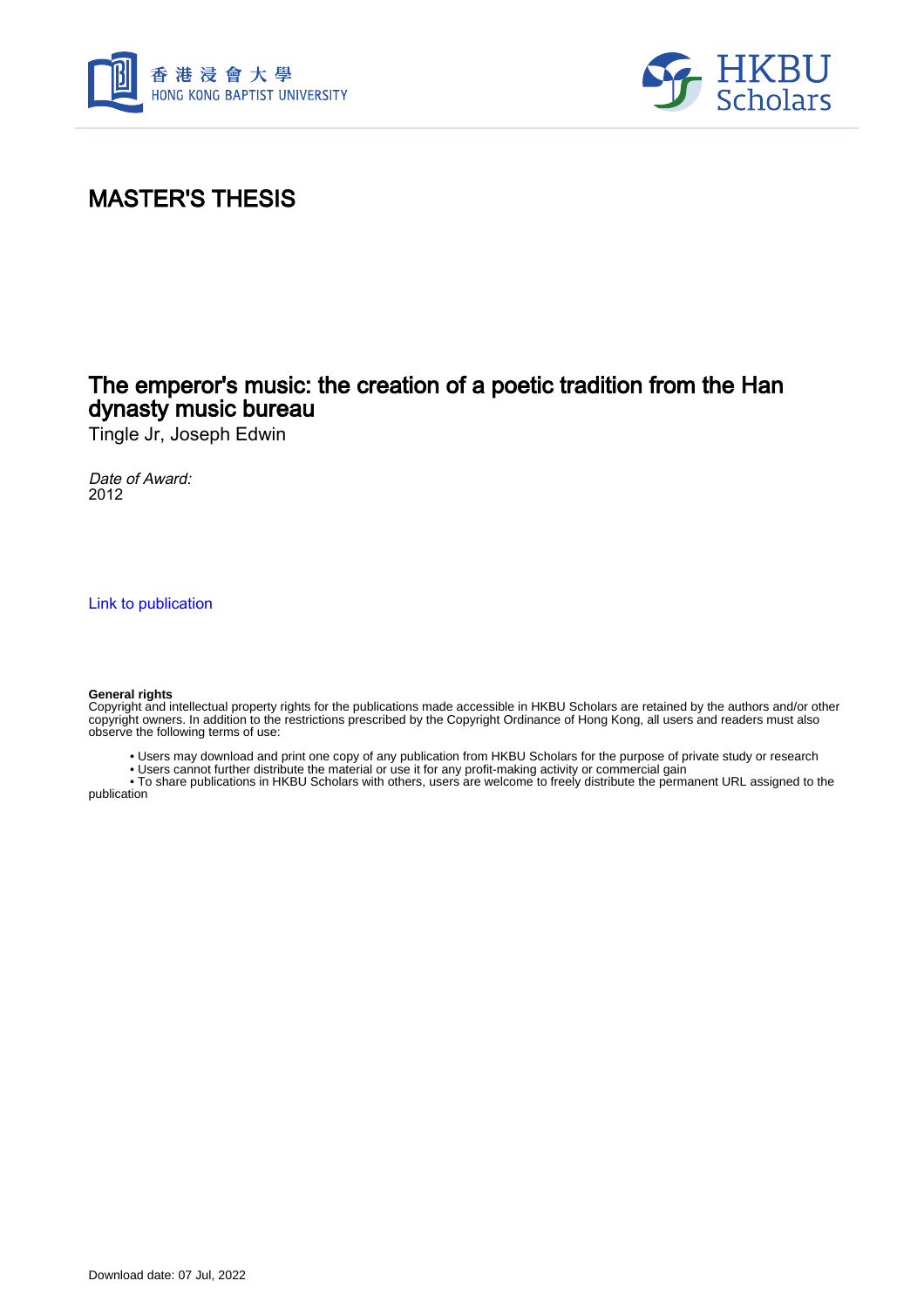**The Emperor's Music:**

#### **The Creation of a Poetic Tradition from the Han Dynasty Music**

**Bureau** 

### **TINGLE JR, Joseph Edwin**

## **A thesis submitted in partial fulfillment of the requirements**

**for the degree of**

**Master of Philosophy**

**Principal Supervisor: Prof. CHEN Zhi**

**Hong Kong Baptist University**

**August 2012**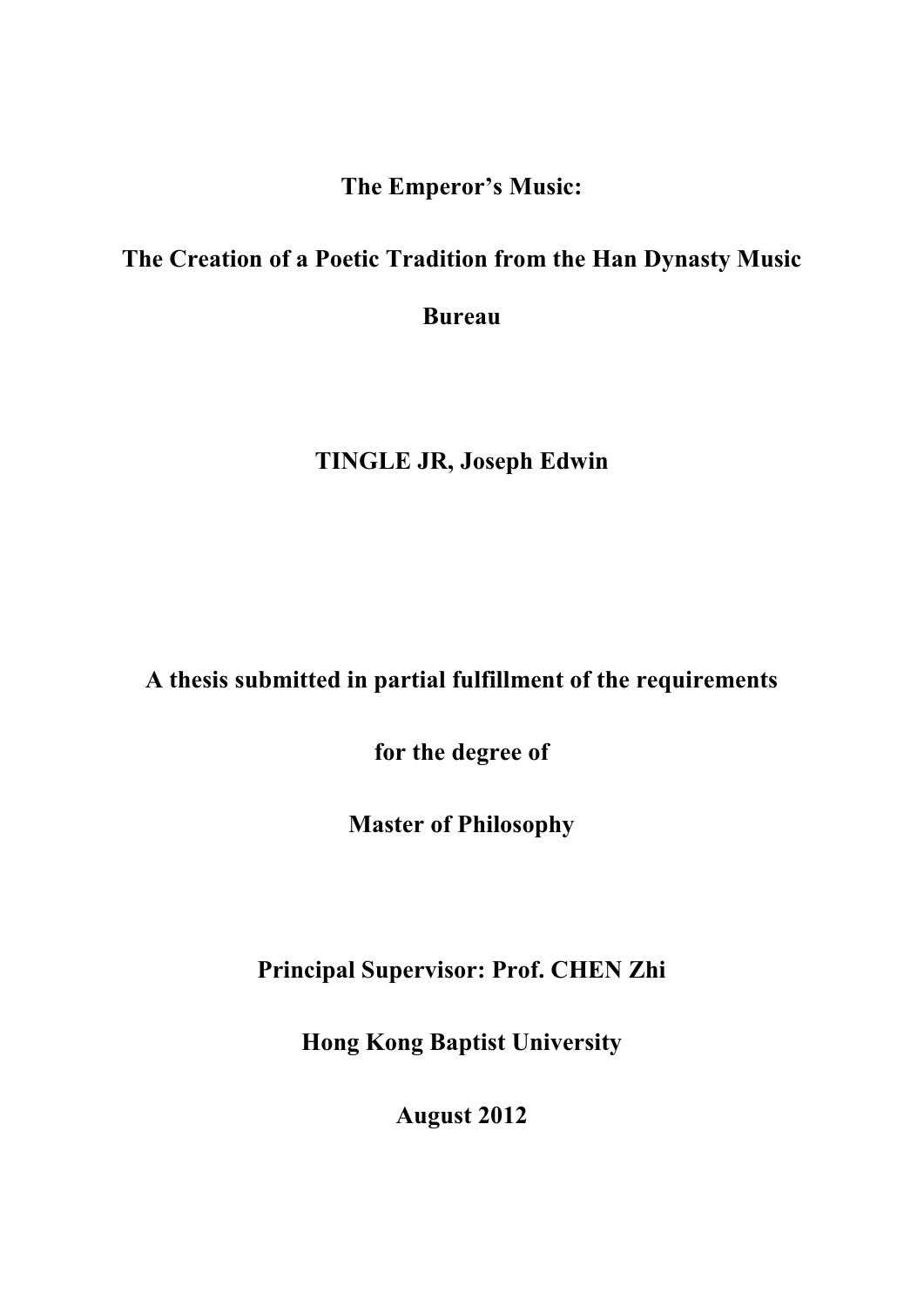#### **Abstract**

The following dissertation offers an analysis of the development, expansion, and abolition of the Han dynasty Music Bureau through a consideration of the poetry it collected, recorded, and patronized. Inquiry is made regarding the relationship between this early Music Bureau poetry and that of the traditional *yuefu* genre of folk-songs and literati compositions. It is the hope of the present study that a renewed focus on the *yuefu* poetry of the Han dynasty will lead to further reconsiderations and, in turn, greater understandings of *yuefu*'s special place in the Chinese poetic tradition.

The first chapter of the following dissertation is an introduction, which expounds upon the main arguments of the thesis and acquaints the reader with information regarding the Music Bureau. The introduction also provides an over view of some of the most important scholarship consulted. The second chapter illustrates the early Han ritual system through a reading of several "Anshi fangzhong ge" ritual hymns, and places them in a greater historical and philosophical context. The third chapter examines the expansion of the Music Bureau under the reign of Emperor Wu of Han; while the fourth chapter discusses the interplay between folk-songs and literati imitations in the earliest anthologies of *yuefu* poetry. Finally, the fifth chapter is the conclusion, and suggests that the form and thematic contents of *yuefu* poems be considered in launching a greater discussion on the beginnings of *yuefu* poetry as a discernible literary tradition.